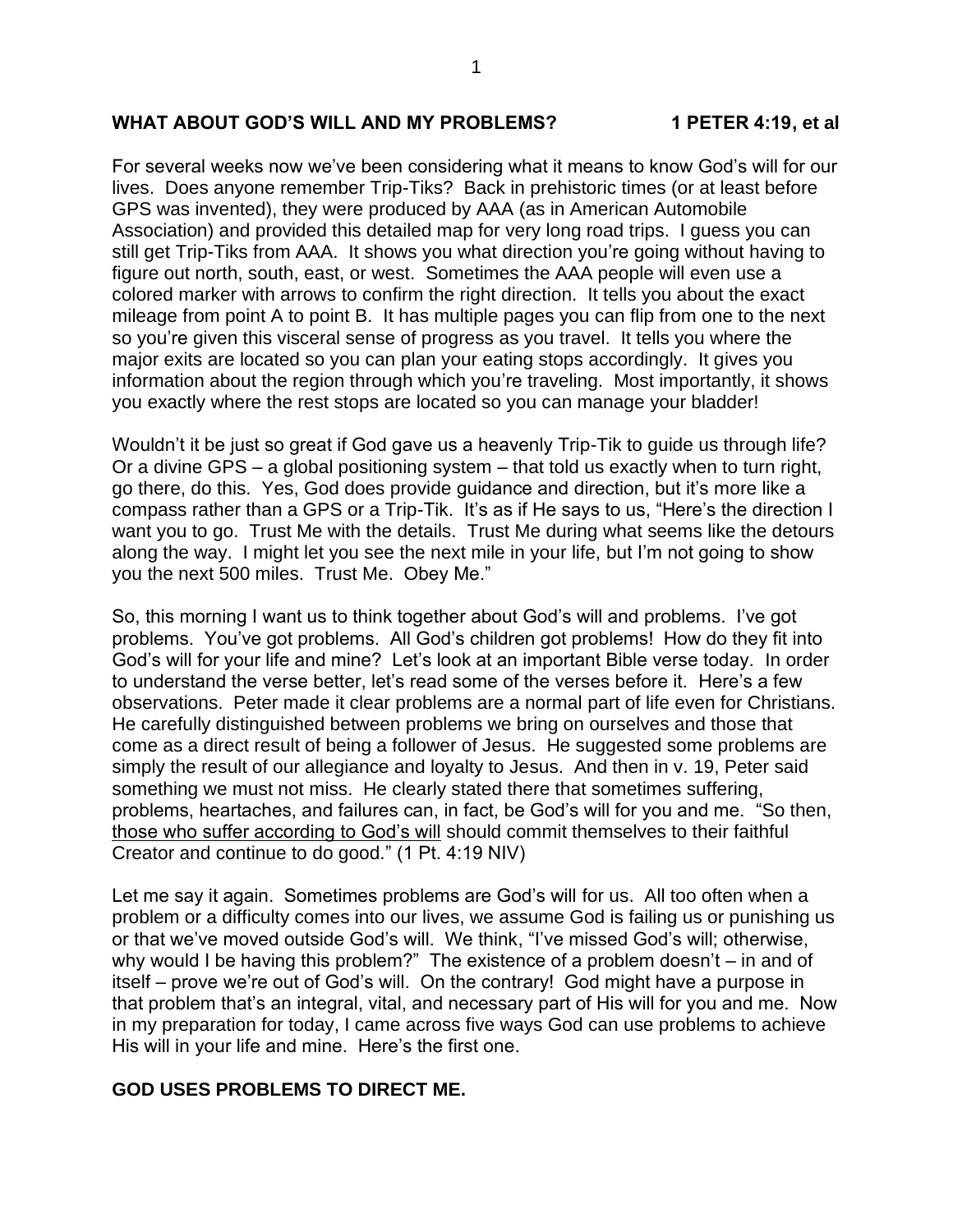I like what this Bible verse tells us about problems. "Sometimes it takes a painful experience to make us change our ways." (Pro 20:30 GNT) Do you agree with that verse? Hasn't God sometimes used problems to motivate you, to get you going, to get your attention, or to get you to change an attitude or a behavior? God uses problems to prod us, push us, and prompt us in the right direction. I hate to admit it, but – yes – God has sometimes used a painful experience in my life to get me to change my ways! I had a time in my life before coming to KRBC when I wasn't enjoying my calling as a pastor. I kind of hit a brick wall. I didn't feel effective. I wondered if I ought to consider a different career. It was a painful time. But God began to show me I had become spiritually and intellectually lazy. I wasn't growing and I wasn't putting myself in a position to grow. I needed to change and God initiated change by allowing problems.

Two examples from the Bible. Do you remember the prophet, Jonah? God wanted him to go to the city of Nineveh and tell people there to repent so God wouldn't have to judge them. Jonah refused because he hated the people of Nineveh. He literally and physically went the opposite direction. The Bible says God sent a great fish to swallow him whole then vomit Jonah up on the beach back in the direction of Nineveh. Sometimes God will allow a problem to swallow you up and then "vomit" you out into the right place or the right direction! God can use problems to direct you. Do you remember the famous story Jesus told about the prodigal or lost son? He wasted his father's inheritance. The slop he was feeding pigs – the only job he could get – started to look kind of tasty. Only then did he finally come to his senses. He got up, made the long journey home to Dad, and asked for forgiveness. A problem will never leave you were it finds you. The fact is we rarely change until and unless we get desperate. Sometimes, it will just pick you up and deposit you somewhere else. God uses problems to direct you and me. Here's something else about problems and God's will.

#### **GOD USES PROBLEMS TO TEST ME.**

The Bible teaches that on occasion God will allow problems in order to test you and me. Problems have a way of revealing what's going on in our hearts. Here's what Moses said to the people of Israel after God brought them out of Egypt. "Remember how the Lord your God led you through the wilderness for these forty years, humbling you and testing you to prove your character, and to find out whether or not you would obey his commands." (Dt 8:2 NLT) It's a fact that problems have a way of revealing what's inside your and me. Someone has observed Christians can be like tea bags. You don't know what's really inside of them until you plop them into hot water! Pressure reveals the real you. Problems reveal your character. Difficulties have a way of revealing what or whom you trust in. Someone might ask, "Well, since God already knows all things, doesn't He already know how we're going to act and react to problems beforehand?" Yes, He does. But we don't. God uses problems to reveal our own hearts to us! Problems reveal the depth of our commitment to Jesus. Problems reveal how much and to what extent we truly trust in God. Problems reveal our willingness to be led by the Holy Spirit in all things at all times.

No one in the Bible was tested more than Job. Satan told God the only reason Job obeyed Him was because of all the blessings God had poured out on Job. God allowed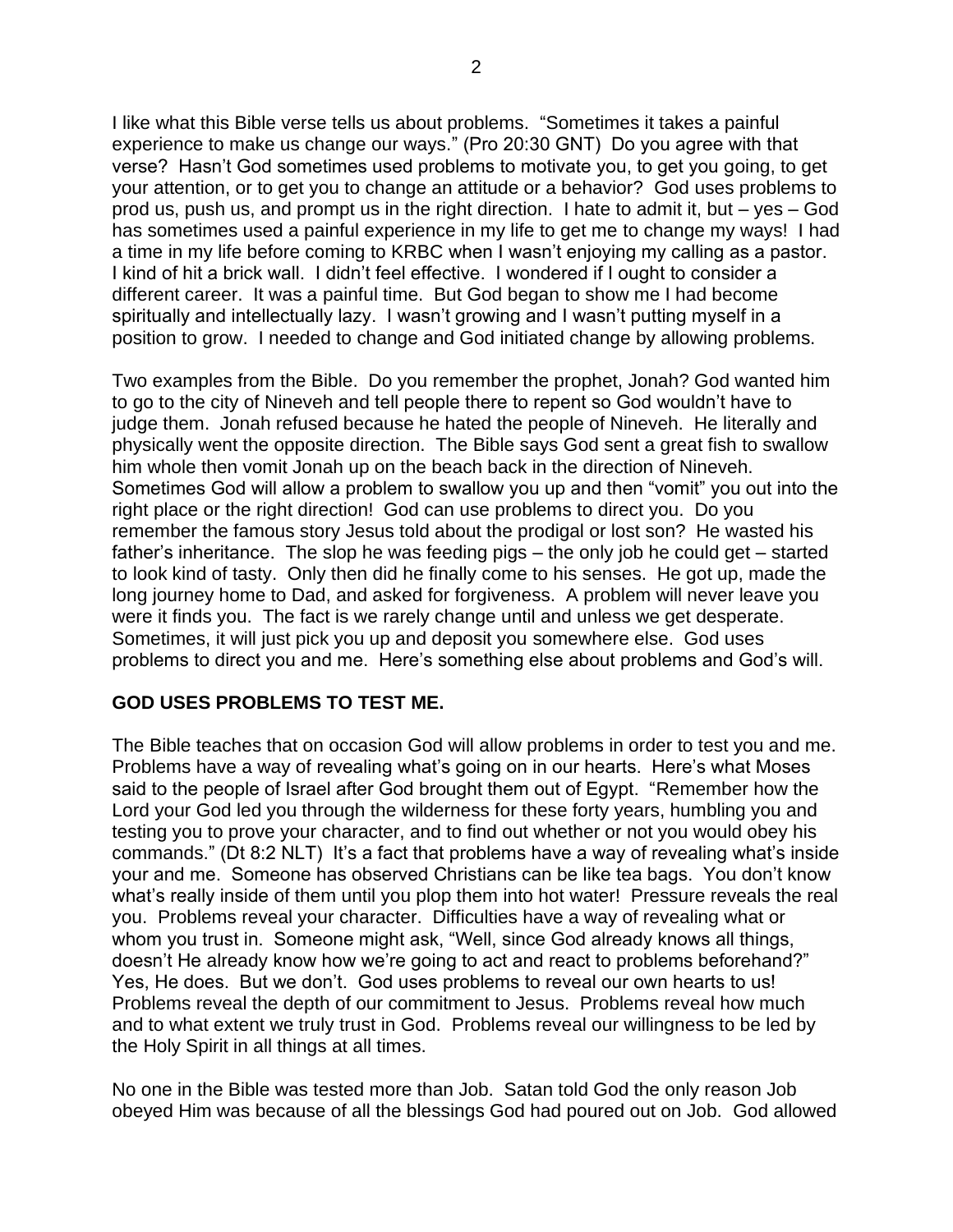Satan to test Job. He lost everything – all of his children, enormous wealth, and even his own health. Job struggled with why God had allowed all these problems to come into his life, but he also made this marvelous statement of faith, "'But he knows where I am going. And when he tests me, I will come out as pure as gold.'" (Job 23:10 NLT) Job compared his problems to how precious metal is refined. The way you purify gold or silver is to turn up the heat. The heat literally burns away everything that isn't gold or silver. God uses the heat of life's problems to refine or purity your life and mine. It can help to burn away the things in our lives we need to get rid of. Problems can even burn away the things in your life and mine that don't really matter so we can give ourselves to the things that do matter for both this life and eternity. Someone asked a silversmith a question, "How do you know when the silver is pure?" He had an interesting answer, "When I can see my reflection in it." When God can see the reflection of Jesus' character in your life and mine, He knows we're being refined, purified, and completed. God uses problems to test you and me. What else?

### **GOD USES PROBLEMS TO CORRECT ME.**

Someone put it succinctly and well, "Life is a school and problems are the curriculum." A life free of problems is promised to us in Heaven, but not here on Earth. They're an inevitable part of human experience. Some problems come to us in life through no fault of our own. They weren't the result of our sin or being foolish. You get injured in a car accident that wasn't your fault. Your employer had money issues and had to let you go. Even though they can be painful and difficult, it's maybe easier to see those kind of problems – ones we didn't bring on ourselves – as part of God's will. But what about the problems we do bring on ourselves? Can even those kinds of problems be a part of God's will? I hope so. If not, I'm in big trouble! No, the problems we bring on ourselves are not God's perfect will for us, but God is still big enough and capable enough to redeem our stupid mistakes, our sins, and our foolish actions. Somehow and in some way He works even them together for His glory and our good.

David said something to God in one of his psalms that's thought provoking. "My suffering was good for me, for it taught me to pay attention to your decrees." (Ps 119:71 NLT God uses problems to educate us regarding what it means to be His child and in His family. He can allow us to face the painful consequences of sinful choices we make as punishment or discipline. God can most definitely take you or me to the woodshed, so to speak! The Bible says God is like a father who knows how to practice tough love, "As you endure this divine discipline, remember that God is treating you as his own children. Who ever heard of a child who is never disciplined by its father? If God doesn't discipline you as he does all of his children, it means that you are illegitimate and are not really his children at all." (Heb 12:7-8 NLT)

If you're a genuine follower of Jesus but you're messing up in some area of your life, God will correct you. Count on it. Those verses remind us that if you're not ever getting corrected, it's because you're not really one of God's children. God doesn't discipline people who aren't His kids! I don't discipline your kids or my neighbor's kids when they mess up even if they need it. Not my job! But when my kids were growing up and they messed up, did I take care of it? Sure. Maybe that's why people who have no use for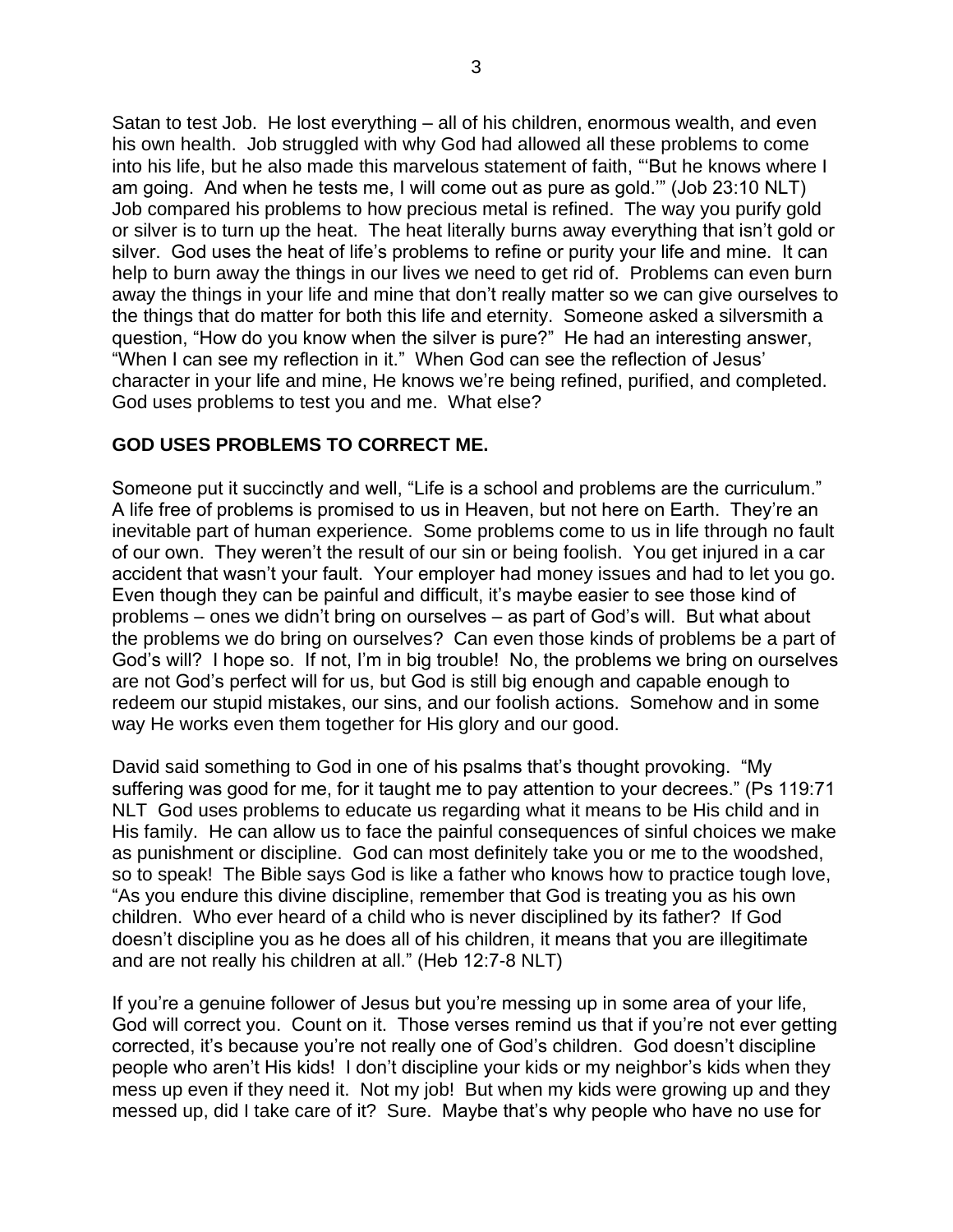God – Jesus just doesn't show up on the radar of their lives in any way – seem to get away with a lot of stuff. Perhaps God doesn't move as quickly to correct them because they're not a part of His family! Oh, He will deal with them later as a judge, but not now as a father. If you're really a child of God, He will correct you. God uses problems to correct you and me. Here's another truth about God's will and my problems.

## **GOD USES PROBLEMS TO PROTECT ME.**

Did it ever occur to you God can actually protect you from a greater problem by giving you a smaller problem? The Bible says, "For it is better, if it is God's will, to suffer for doing good than for doing evil." (1 Pt 3:17 NIV) What Peter – who wrote that verse – was getting at is the fact that in the long run it's safer to do what's right, honest, and good even if you suffer for it than compromising your integrity in the short run. An example. Let's say your boss suggests you do something you know is dishonest or unethical. You know it's wrong, but you're concerned about losing a chance for a promotion or even getting fired if you don't do it. That's a problem. Not doubt about it. If you hold your ground and refuse to be dishonest, you might indeed lose a promotion or even lose your job. But you may well avoid even greater problems down the road such as legal action, lawsuits, or even jail. God can make any problem to be a blessing in disguise to protect you from something much worse.

An example of this truth is Joseph in the Old Testament. You might remember he was sold into slavery by his older brothers. He ended up in Egypt and became the servant of a man named Potiphar. Joseph was a good looking young man and Potiphar's wife began to hit on him. Joseph steadfastly refused to have anything to do with her. Feeling rejected and scorned, she claimed Joseph tried to rape her. Potiphar put Joseph in jail for two long years. Joseph did the right thing, but now he was suffering for it. Like Peter's verse, Joseph is an example of suffering for doing God's will. But prison provided Joseph with the opportunity to get to know some influential people. Eventually, he was released and became the second most powerful man in Egypt after the Pharaoh. God put Joseph in a position of great influence. As a result, Joseph saved himself, his family, and even the people of Egypt from the effects of a devastating famine. Problems can even be a preparation for eventual success. Towards the end of his life, Joseph was able to say to the very same brothers who had treated him so hatefully and shamefully, "'You intended to harm me, but God intended it all for good. He brought me to this position so I could save the lives of many people.'" (Gen 50:20 NLT) How's that for a godly perspective on your problems! God uses problems to protect you and me. Here's a final truth about God's will and our problems.

# **GOD USES PROBLEMS TO PERFECT ME.**

To perfect someone is to help a person reach maximum maturity. God will most definitely use problems to develop you and me gradually into whoever He wants us to be. Each of us resembles an uncut diamond. There are some rough edges and some dull spots in our lives. God uses problems and difficulties to chip away and smooth those rough edges as well as polish up the dull spots so each of us becomes a beautiful spiritual gem reflecting His glory in a dark, broken world. You and I can't be reminded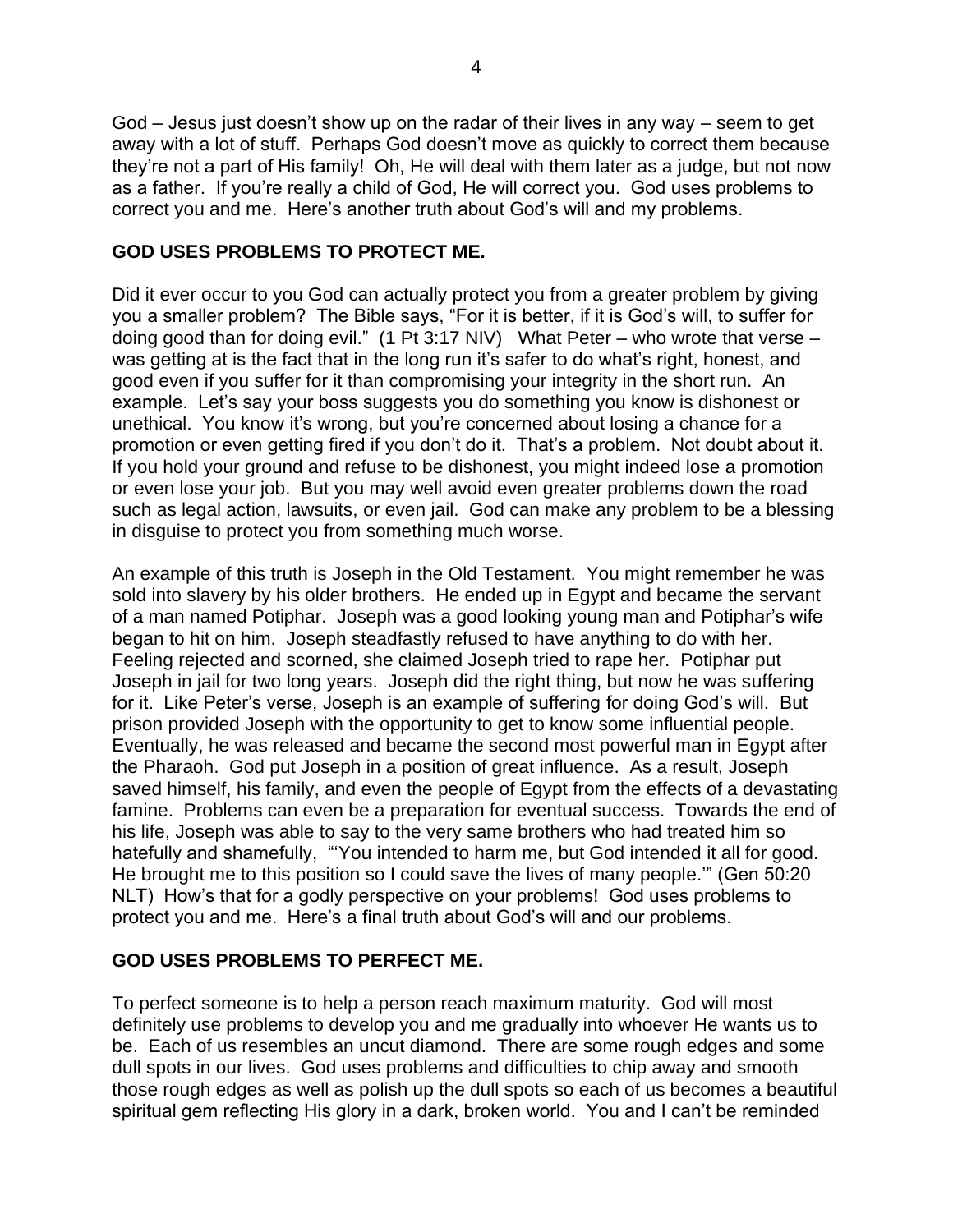enough regarding what God wants to develop in our lives ultimately. It's not financial success. It's not having the healthiest body around. It's not a comfortable retirement. It's not even happiness. God originally created human beings in His image, but we broke and distorted that image through sin. God is all about restoring that image. It was perfectly reflecting in Jesus when He walked this Earth. God's ultimate plan and purpose for every human being is developing the character of Jesus Himself fully in each one of us. He wants to see in you and me what He sees in His Son – love, joy, peace, patience, kindness, goodness, faithfulness, gentleness, and self-control.

How does that happen? Meditating on God's Word, praying, worshiping, serving in a ministry, sharing our faith – all those help a great deal. But, like it or not (I admit there's much I don't like about it), God insists on using problems to perfect or mature you and me. In fact, God often allows problems to come into our lives that – at first glance – seem to encourage us to acts in ways that are the exact opposite of what He wants to produce in us. How does God teach us patience? He deliberately allow problems to surround us that almost guarantee initially an impatient response from us. But how else will we learn patience? How does God teach us integrity? He deliberately allows problems to surface in our lives that demand a clear cut choice between honesty or dishonesty. How else will we learn to be honest? How does God teach us compassion? He will on occasion bring into our lives MGR people. What's that? More Grace Required people! How else will we ever learn how to love unlovely people?

The Bible says this about problems. "When troubles of any kind come your way, consider it an opportunity for great joy. For you know that when your faith is tested, your endurance has a chance to grow. So let it grow, for when your endurance is fully developed, you will be perfect and complete, needing nothing." (Jam 1:2-4 NLT) Here's a suggestion I need to follow, too. When we come up against a problem, let's learn to ask "what" rather than "why." It's natural to ask "Why, Lord? Why is the happening now and to me?" We might never get the "why" question answered this side of Heaven. Let's learn to ask the "what" question instead. "What do you want to teach me, Lord? What do I need to learn? What do I need to change? What is Your guidance for me in this problem? What are You trying to perfect in me?" God builds great character stuff in you and me through life's problems not despite them. Since God doesn't show any inclination to change His methods of perfecting or maturing us, I guess you and I just need to change our attitudes towards life's problems. One place to start is learning to ask "what" rather than "why" when problems surface.

Years ago, V. Raymond Edman was the president of Wheaton College outside of Chicago. I read something he wrote about life's problems and how to face them that continues to challenge me. "Something painful happened to me. This is how I met it. I was quiet for a while with the Lord, and then I wrote these words to myself. First, He brought me here. It is by His will I am in this strait place. In that fact, I will rest. Next, He will keep me here in His love, and give me grace as His child. Then, He will make the trial a blessing, teaching me the lessons He intends me to learn, and working in me the grace He needs to bestow. Last, in His good time He can bring me out again – how and when only He knows. Let me say I am here, first, by God's appointment; second, in His keeping; third, under His training; fourth, for His time." That last sentence is worth